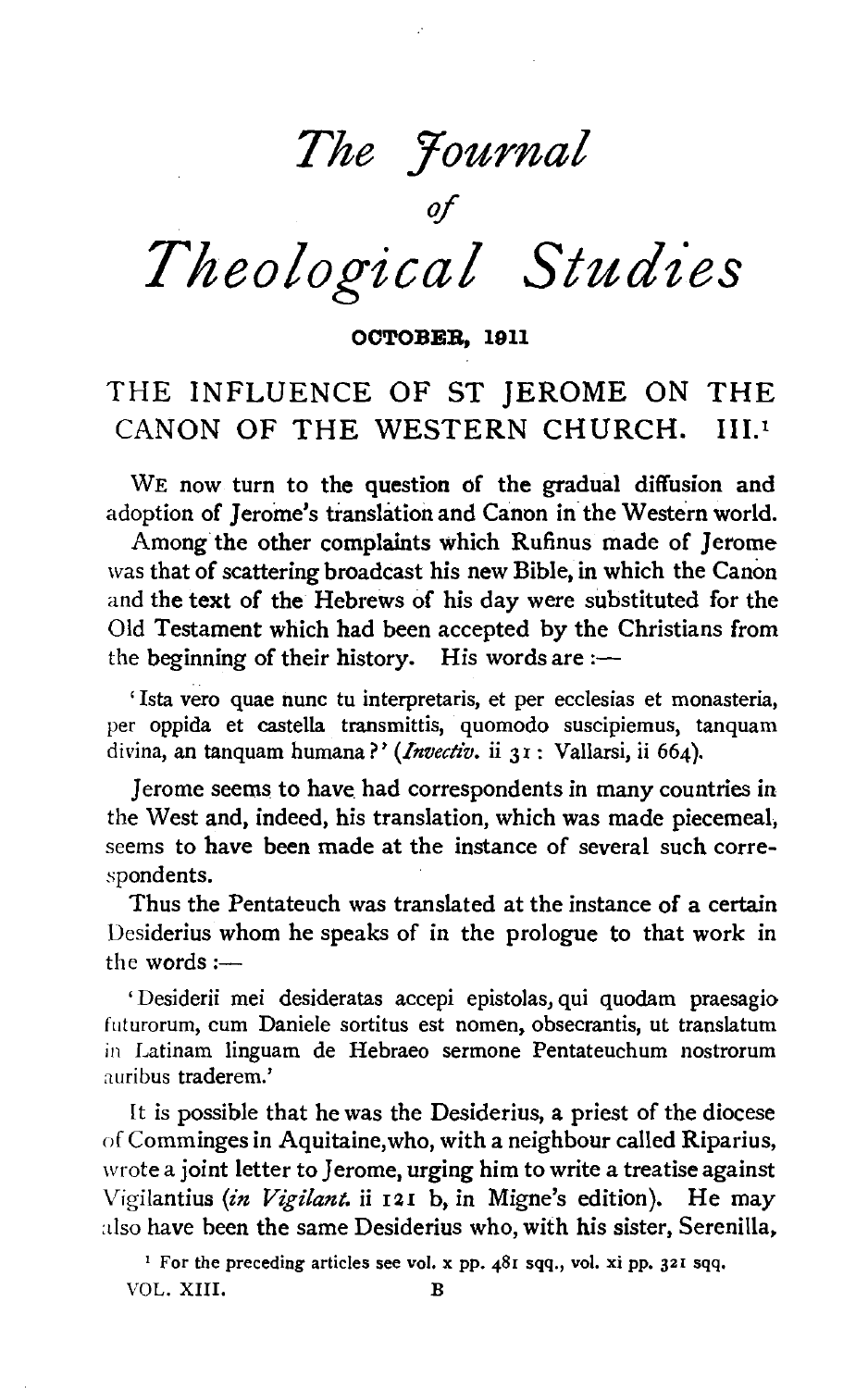was living at Rome about A. D. 394, and was invited by Jeromc to visit him at Jerusalem; to whom also Jerome offered copies of his books, especially the *de Viris Illustribus* (see *Ep.* xlviii and Smith's *Dictionary of Christian Biography* i 818).

In the *Prologus Galeatus* Ierome tells us that he had been urged by Chromatius to translate the books of Chronicles from the Hebrew. Chromatius was bishop of Aquileia and a very influential person at the end of the fourth century. To him Jeromc dedicated his commentary on Habakkuk. To the same Chromatius together with Heliodorus, bishop of Altino, who had jointly urged him to the work, he dedicated his translation of Tobit, in the preface to which he says, addressing them,' Mirari non desino exactionis vestrae instantiam : exigitis enim ut librum Chaldaeo sermone conscriptum ad Latinum stylum traham.' They also wished him to publish some comments on Hosea and other minor prophets. To this request he replies in the preface to the Solomonic books  $:$   $-$ 

' Commentarios in Osee, Amos, Zachariam, Malachiam, quos poscitis, scripsissem si licuisset prae valetudine. Mittitis solatia sumptuum : notarios nostros et librarios sustentatis, ut vobis potissimum nostrum desudet ingenium. . . . Itaque longa aegrotatione fractus, ne penitus hoc anno reticerem et apud vos mutus essem, tridui opus nomini vestro consecravi, interpretationem videlicet trium Salomonis voluminum.'

The three works he refers to are Proverbs, Ecclesiastes, and Canticles.

Jerome dedicated more than one of his prefaces jointly to Domnio and Rogatian. The former was a priest at Rome who was subsequently canonized. Of the latter I know nothing, and he is not mentioned in Smith's very full Christian biographical dictionary. To Domnio Jerome sent his notes on the Minor Prophets with a covering letter (see  $E_p$ . Ivii to Pammachius). To him and Rogatian he addressed the prologue to the translation of Chronicles from the Greek, and the prologue to the translation of Esdras and Nehemiah from the Hebrew. In the latter we  $read:$ 

'Tertius annus est quod semper scribitis atque rescribitis, ut Esdrae librum et Esther vobis de Hebraeo transferam, quasi non habeatis Graeca et Latina volumina: aut quidquid illud est quod a nobis vertitur non statim ab omnibus conspuendum sit.'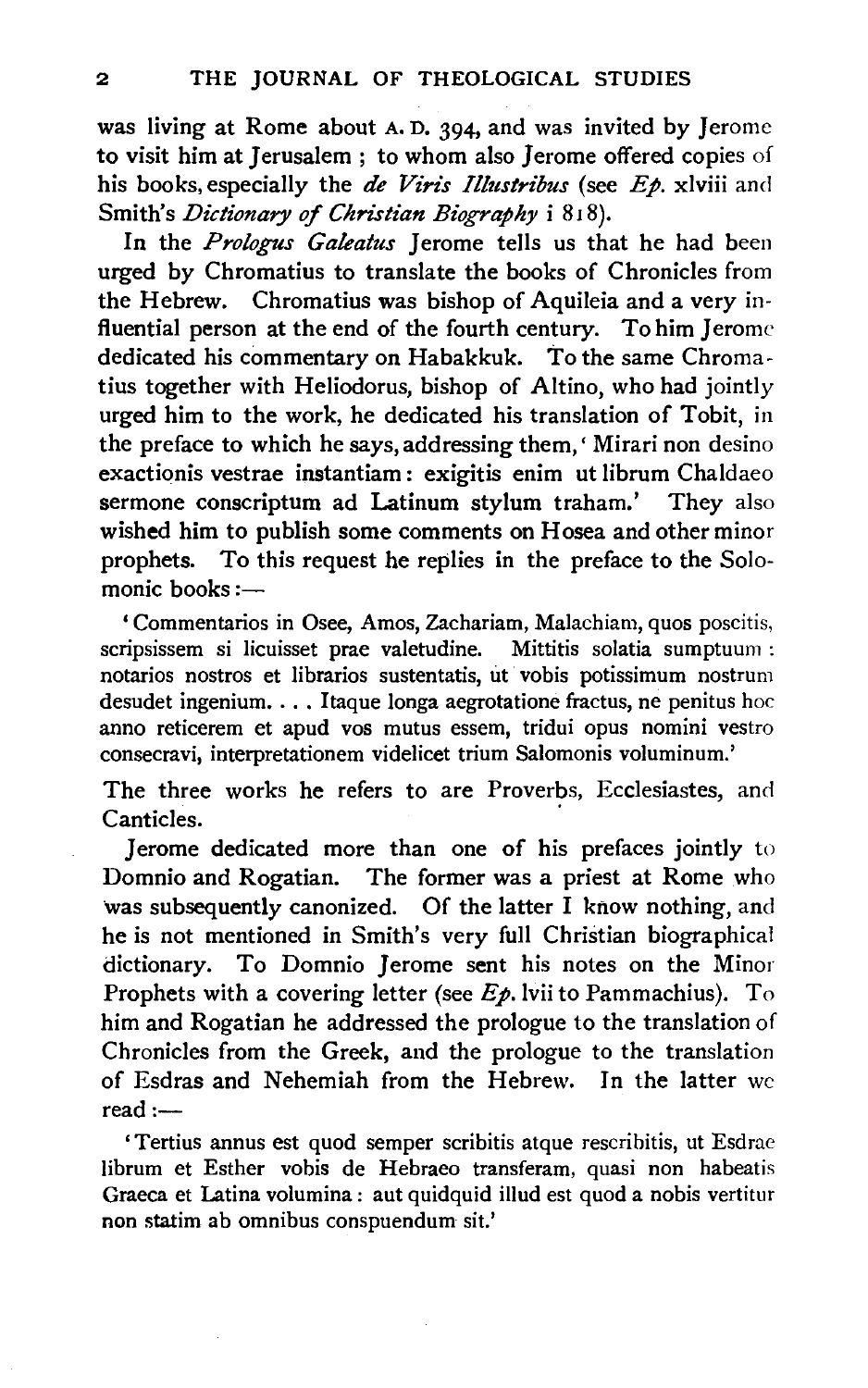The so-called Gallican Psalter was translated by Jerome from the Greek at the instance of Paula and Eustochium, and he dedicated his version of Job from the Greek and addressed the Preface to Esther to the same two ladies. They were devoted to Jerome and lived and travelled with him in the East and successively became heads of a convent. Eustochium was an accomplished Greek and Latin scholar and also learnt Hebrew. In his prologue to Esther he thus apostrophizes them :-

'V os autem, o Paula et Eustochium, quoniam et bibliothecas Hebraeorum studuistis intrare, et interpretum certamina comprobastis, tenentes Esther Hebraicum librum, per singula verba nostram translationem aspicite.'

His edition of Isaiah was also dedicated to the same ladies, whom he addresses in the words  $:$ --

' Quem quanto plus amatis, o Paula et Eustochium, tanto magis ab eo petite, ut pro obtrectatione praesenti, qua me indesinenter aemuli laniant, ipse mihi mercedem restituat in futuro: qui scit me ob hoc in peregrinae linguae eruditione sudasse, ne ludaei de falsitate scripturarum ecclesiis eius diutius insultarent.'

To the same ladies apparently, although he does not mention them by name, he dedicates his preface to Jeremiah. Having said that he had not sent Baruch as well as Jeremiah, he continues:-

' Pro his omnibus maledicta ab aemulis praestolantes, quibus me necesse est per singula opuscula respondere. Et hoc patior, quia vos me cogitis.'

In his preface to Daniel he says: $-$ 

' Obsecro vos, o Paula et Eustochium, fundatis pro me ad Dominum preces, ut, quamdiu in hoc corpusculo sum scribam aliquid gratum vobis, utile Ecclesiae, dignum posteris.'

In his preface to the twelve lesser Prophets he says  $:$   $\rightarrow$ 

'Et quia longum est nunc de omnibus dicere, hoc tantum vos, o Paula et Eustochium, admonitas volo, unum librum esse duodecim prophetarum.'

The two famous ladies so much honoured by Jerome were taught Hebrew by him and sang the Psalter in that language. Burchard, in his description of the Holy Land, speaks of a church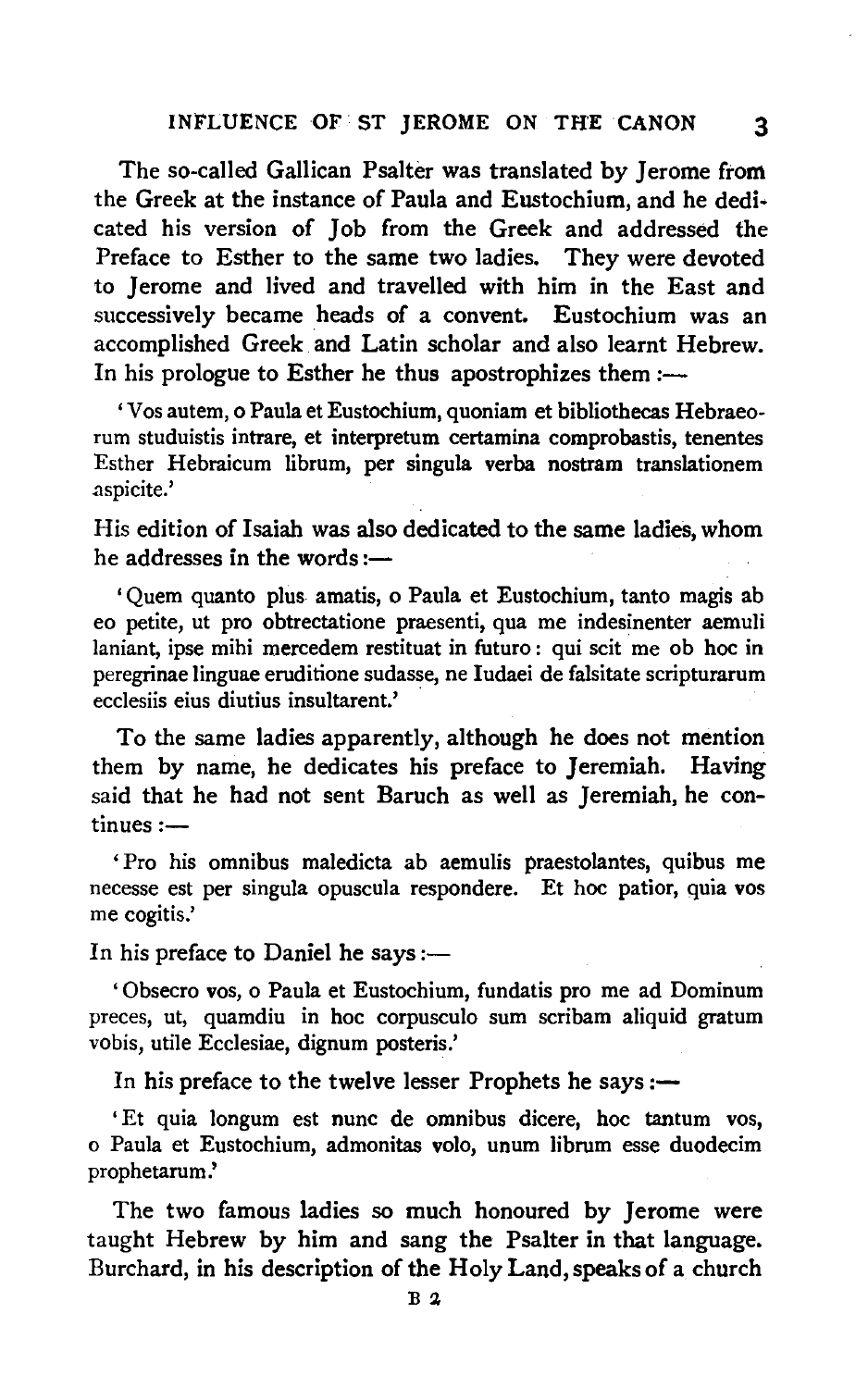4 THE JOURNAL OF THEOLOGICAL STUDIES

dedicated under the names of the Blessed Paula and Eustochium. Jerome wrote their epitaph.

In his commentary on Isaiah Jerome speaks of a bishop Amabilis, who had asked him to send him his translation of the ten visions of that prophet from the Hebrew. He thus addresses  $\lim :=$ 

'Hucusque, papa Amabilis, columen caritatis et nomen, ac mihi omnium quos terra genuit amantissime, per literas flagitabas, ut tibi decem Visiones, quae in Esaia obscuratissimae sunt, historica expositione dissererem, et omissis nostrorum Commentariis, qui varias opiniones secuti multa volumina condiderunt, Hebraicam panderem veritatem, meque retractantem, et molestissimum explanationis genus in tempus aliud differentem, saepissime commonebas' (Vallarsi, iv 167).

Who this bishop was I do not know.<sup>1</sup> He is also omitted from Smith's *Dictionary of Christian Biography.* Again, Jerome elsewhere tells us that Sunnias and Fretela sent him a collection of passages in which the Greek and Latin texts did not agree and asked him to tell them what, according to the Hebrew, was the interpretation of the passages in question. He replied to them in a prolix and learned letter. They wrote from the borders of Thrace and Germany and were apostrophized by Jerome in these terms  $(E_p, \text{cvi } I) :=$ 

' Vere in vobis Apostolicus et Propheticus sermo completus est : "In omnem terram exiit sonus eorum, et in fines orbis terrae verba eorum." Quis hoc crederet, ut barbara Getarum lingua Hebraicam quaereret veritatem: et dormitantibus, immo contendentibus Graecis, ipsa Germania Spiritus Sanctus eloquia scrutaretur? ... Et in opere Psalterii iuxta digestionem schedulae vestrae, ubiquumque inter Latinos Graecosque contentio est, quid magis Hebraeis conveniat significem ' (Vallarsi,  $i$  635).

Lastly from Spain came letters from Lucinius of Baetica, asking Jerome for his version of the Bible from the Hebrew. Jerome replied  $(E_{\hat{P}}$ . lxxi 5) :-

' Canonem Hebraicae veritatis, excepto Octateucho quem nunc in manibus habeo, pueris tuis et notariis dedi describendum. Septuaginta interpretum editionem et te habere non dubito' (Vallarsi, i 432).

<sup>&</sup>lt;sup>1</sup> <sup>1</sup> Nescio quo Pannoniae regionis episcopo,' Vallarsi (iv introd.), who also compares  $Ep$ , lxviii  $(A, D, 397)$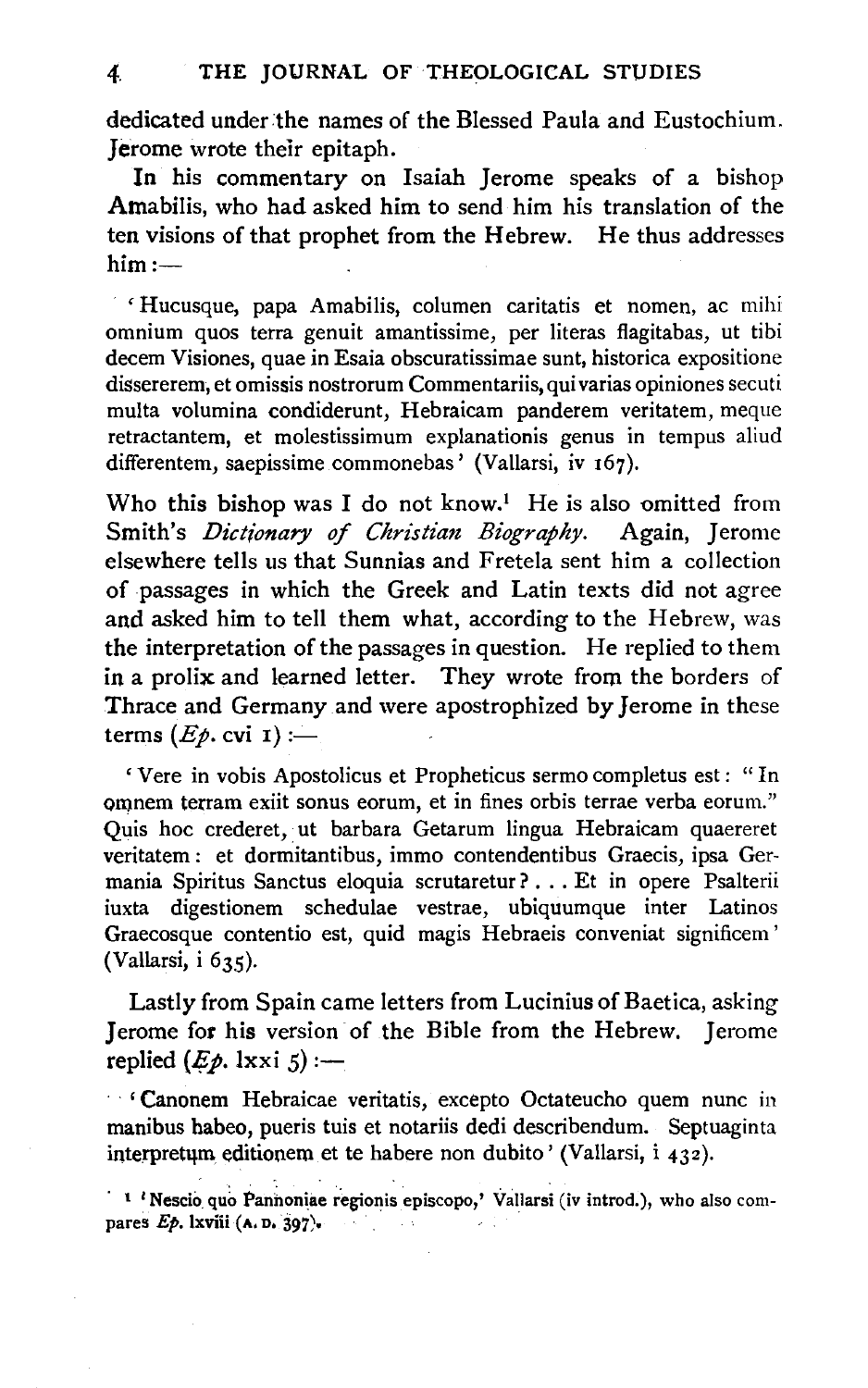Lucinius was a remarkable person, rich and pious, and a great student of the Scriptures, and in 397 he sent scribes specially to Bethlehem to copy Jerome's works. Thence they returned in the Lent of the following year, bringing with them their transcripts and the letter just quoted. It is plain from these facts that Jerome's translations were reproduced in large numbers, and, as we saw above, he expresses his gratitude to the bishops, Chromatius and Heliodorus, who had supplied him handsomely with means for paying his *notarii* and *librarii.* Among his friends were some very rich and, no doubt, generous men like the senator Pammachius. In regard to these *notarii* it is interesting to quote another passage from one of Jerome's letters, where he says: $-$ 

' Grandem Latini sermonis in ista provincia notariorum patimur penuriam ; et idcirco praeceptis tuis parere non possumus.'

We may be sure that the learning and character of Jerome became known over the greater part of the Latin world during his lifetime, and that most serious students of the Bible living in the Latin-speaking countries must have tried to obtain copies of at least some of his works, and that they would be especially attracted by the vigorous and picturesque Latinity of his style. In this way the Hebrew Canon and the contents of the Hebrew text would become widely familiar.

The opposition and criticism which his translations met with, combined with the suspicion attached to one who had been a champion of Origen and was by nature timid, caused him to impose reticence and prudence on his correspondents. Thus, in his preface to Esdras and Nehemiah, he tells Domnio and  $R$ ogatian :-

' Omne quod scribimus, reprehendendum putant, et interdum contra se conscientia repugnante, publice lacerant quod occulte legunt . . . Itaque obsecro vos, mi Domnion et Rogatiane charissimi, ut privata lectione contenti, libros non efferatis in publicum, nee fastidiosis cibos ingeratis ; vitetisque eorum supercilium, qui iudicare tantum de aliis, et ipsi facere nihil noverunt. Si qui autem fratrum sunt, quibus nostra non displicent, his tribuatis exemplar.'

The fate of Jerome's translations was twofold. In regard to the two versions which he made in his early days at Rome at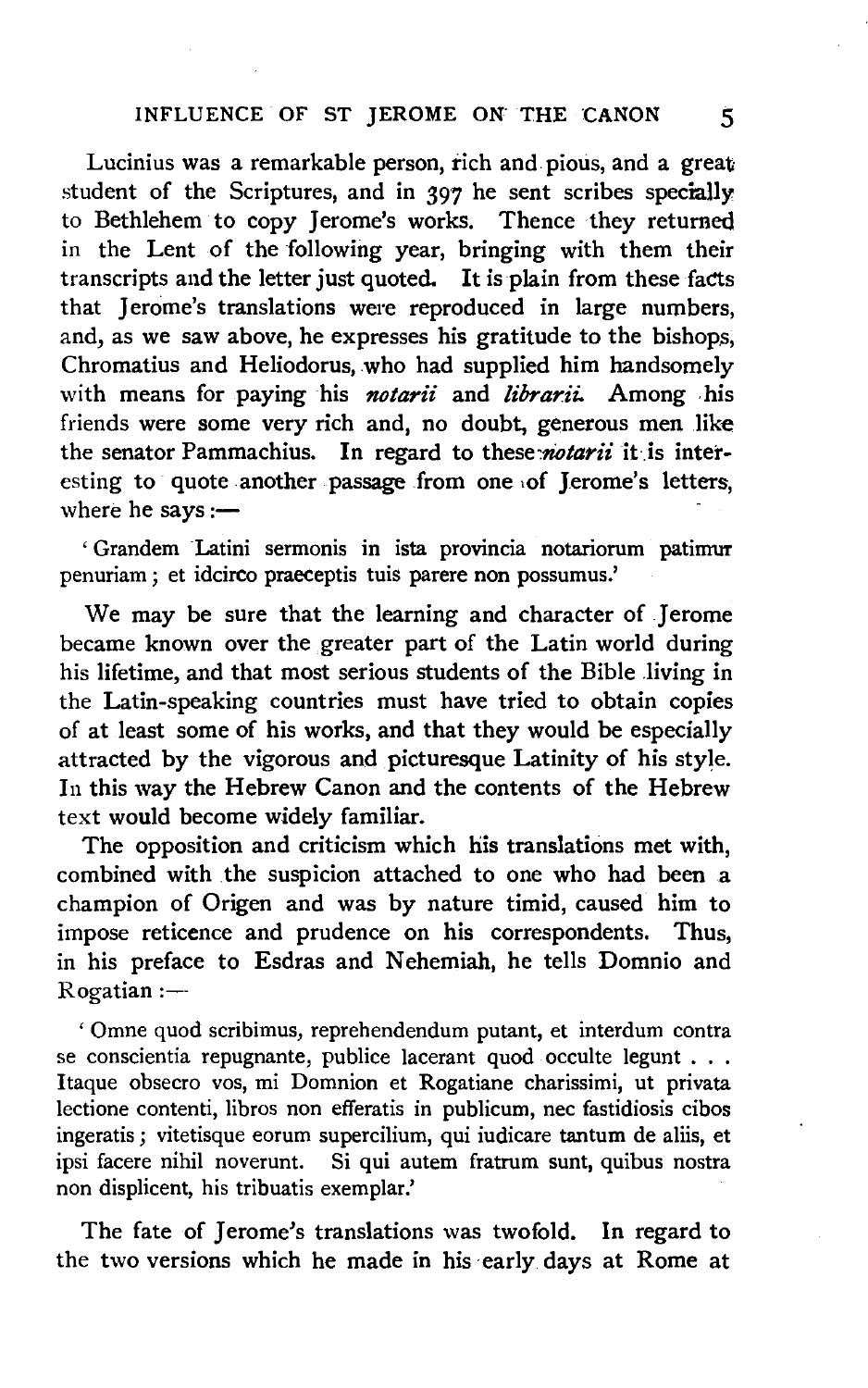the instance of Damasus, the Gospels and the Psalms, they were received without question everywhere as a great improvement on the older Latin version, and, as we have seen, by no one more readily than by the sharp critic of his other works, St Augustine. They were, in fact, as we shall see, the only portion of Jerome's works which the Church of Africa ever received at ail. It was in Africa that these two works were first cited as authoritative in a public polemic. This has been pointed out with admirable and characteristic force and clearness by Mr Burkitt, first in his paper on the Old Latin text and the Itala in the Cambridge *Te%ts and Studies,* and secondly in what seems to me a conclusive article in vol. xi of this JoURNAL. The only point in which I venture to differ from him is on the question of nomenclature. By 'Vulgata' Jerome himself, who repeatedly uses the word, always means the so-called Old Latin, and it is quite a late and misleading practice by which the term is applied to Jerome's own translation. By 'Itala ', again, Augustine, who invented the term, meant Jerome's translation of the Gospels, and I doubt whether he ever applied it to the later translations.

Mr Burkitt has shewn that in his earlier works, namely the *de Sermone Domini in Monte,* published in 394, the *de Agone Christiano* (396) and the *contra Faustum,* of uncertain date, but much earlier than *405,* Augustine always uses the Old Latin version of the Gospels, while in the works he published after the year 399, when he issued the *de Consensu,* and when he had approved of Jerome's new Gospels, he quotes from the latter in his various works  $(\mathcal{F}, T, S, x_i$  449). It was to these new Gospels, called *novum opus* by Jerome and written at Rome, that Augustine appropriately gave the name of *Ita/a.* They were the only New Testament translations by Jerome accepted by Augustine and the African Church. This was admirably shewn by Mr Burkitt in his earlier memoir by a dissection of the *Acta contra Felicem,* in which the charges of Manichaeism were brought up at the Synod of Hippo in 494. It is just to quote Mr Burkitt in his own words. He says: $-$ 

'The statements of Felix about the coming of the Holy Spirit had been so unsatisfactory that S. Augustine determined to read to him the full Biblical account. Accordingly a codex of the Gospels was handed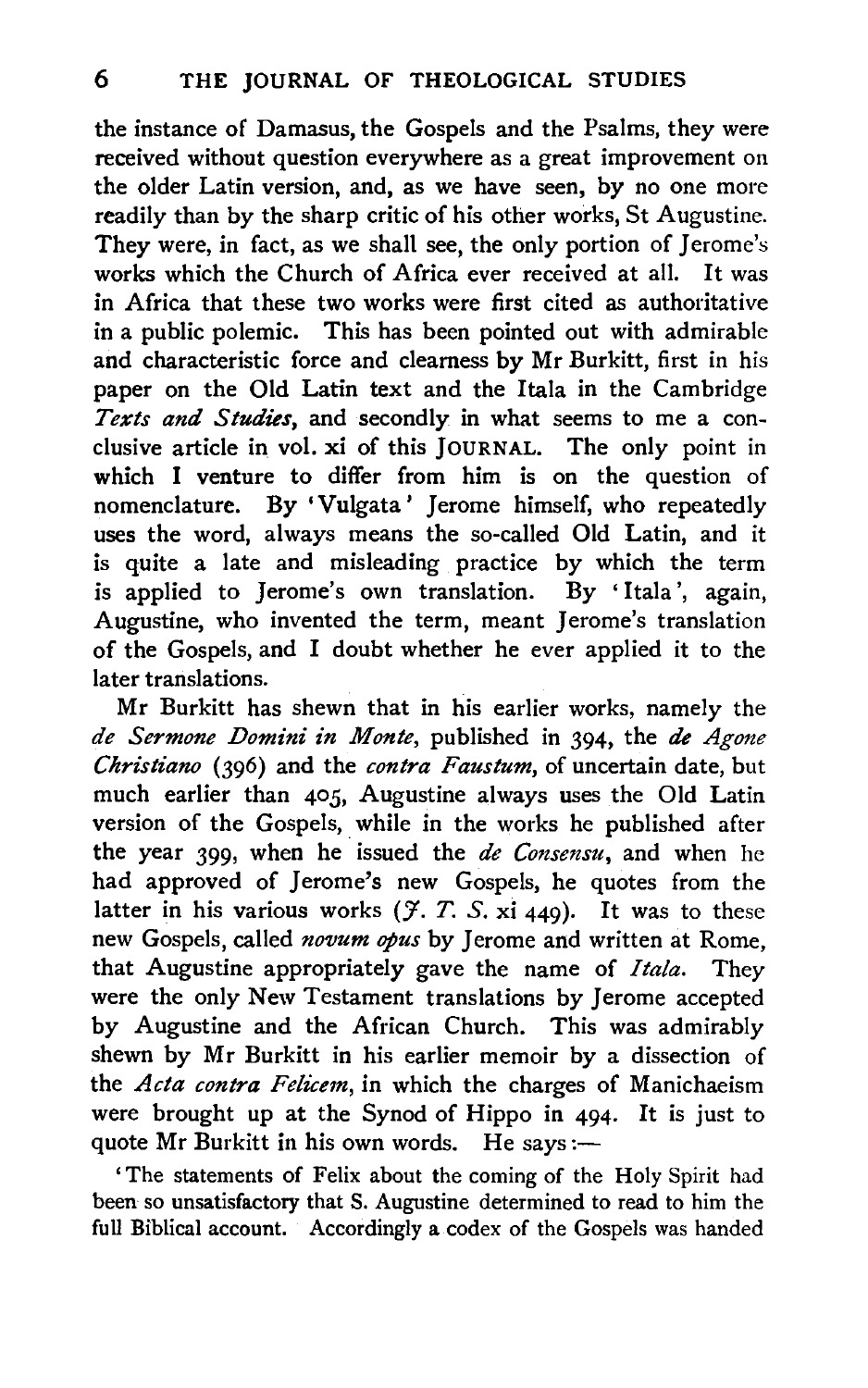to him and he read from it to Felix Lc xxiv 36-49. Having read these verses he gave back the book of the Gospels and was then handed a codex of the Acts, from which he read the whole of the first chapter and the first eleven verses of the second. What S. Augustine read out is given *in extenso* in our MSS of Aug. *contra Felicem,* and an examination of the two passages leads to the surprising result that the passage from S. Luke is pure Vulgate,<sup>1</sup> while that of the Acts is that of S. Cyprian -the very oldest form of the African version known to us. This very remarkable state of things cannot very well be the result of corruption in our MSS of Aug. *contra Felicem,* for had the Gospel passage been corrected wholesale to the Vulgate, it is difficult to see why the still longer passage from the Acts should have wholly escaped. We cannot therefore but conclude that the codex of the Gospels handed to S. Augustine was a Vulgate codex, and the codex of the Acts was an Old Latin codex containing an 'African' text-in other words that by 404 A.D. the Gospels were read at Hippo from the Vulgate, while in some other books of the Bible, such as the Acts, the unrevised Old Latin was still publicly used' *(Texts and Studies* vol. iv pp. 57 sq.).

It is plain, therefore, that at this time, in regard to the Gospels, Augustine had adopted Jerome's version as the official text in his diocese. Perhaps this was also the case with the Psalter, In regard to Jerome's translation of the Old Testament from the Hebrew, Augustine continued to shew great opposition to it. Thus in  $E_p$ , cvi, written in 405, he tells us he had refused permission for Jerome's version to be used publicly in church, ' ne , .. magno scandala perturbemus plebes Christi ' (see on this Mr White's article on the Vulgate in Hastings's *Dictionary of*  the Bible). This, probably, led to the virtual exclusion of the translation in question from the African Church.

Rufinus died in Sicily in the year 410. It would appear from his polemics with Jerome that he had abandoned his earlier devotion to the Hebrew Canon. He had done this probably in response to the declaration of the African Councils on the subject and to the opinion held by the Roman see as indicated by the letter of St Innocent above quoted, which was written A. D. 405.

It was long generally supposed and widely believed that in the latter part of his life Augustine's views on the merits of Jerome's texts changed, and that he used them freely. This is quite a mistake, as has been pointed out by Kaulen, who says :-

<sup>&</sup>lt;sup>1</sup> By 'Vulgate' Mr Burkitt means Jerome's version.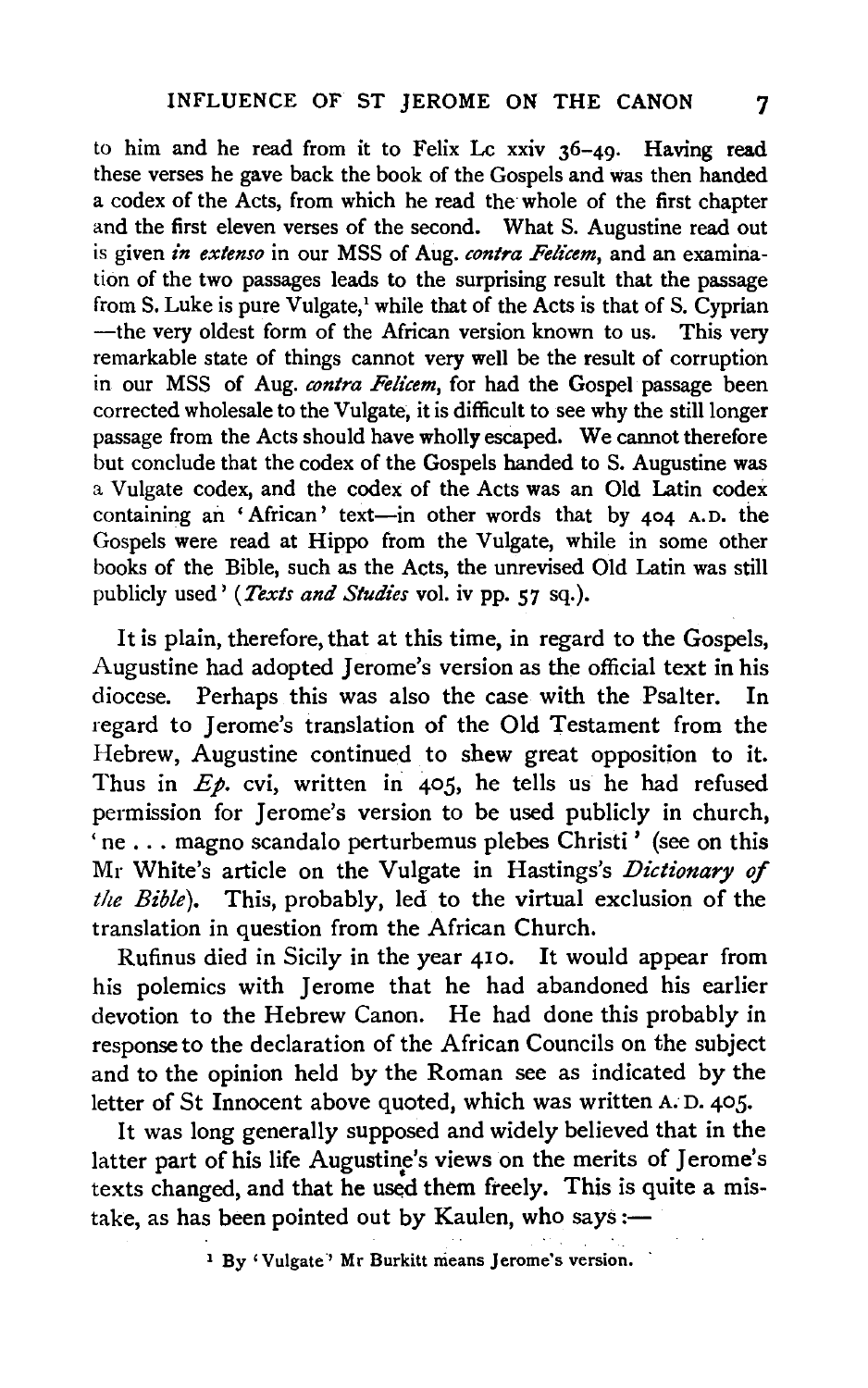' Man schloss dies aus dem sogenannten Sittenspiegel des hl. Augustinus, einer Anweisung zum gottseligen Leben, die centorienartig aus blossen Bibelstellen zusammengefiigt ist. Bis zum Jahre I852 war hiervon bloss ein Text bekannt, der die Bibelstellen aus der Uebersetzung oder der Revision des hl. Hieronymus enthielt, und so schien allerdings jene Meinung begründet. In dem angegebenen Jahre indessen veröffentlichte Angelo Mai aus einer uralten Handschrift einen andern Text, der nach alien Anzeigen das achte und urspriingliche Speculum Augustini bildet, und dieser ist durchaus der alten, unrevidirten Itala entnommen' (Kaulen *Gesch. der Vulgata* ; see also *Nova Patrum Bib!.* vol. i p. ii pp. i-viii,  $1-117$ , Rome  $1852$ ).

It is plain, therefore, that when St Augustine wrote the *Speculum* he maintained his earlier attitude, and while accepting the Gospels and the Psalter in Jerome's version rejected all his other translations, and *a fortiori* rejected his canon. This would otherwise be clear from the decision of the second Council of Carthage held in 419, which was attended by the Pope's representative Faustinus, bishop of Potentia. At this Council the decisions of the previous Councils of Hippo and Carthage of 394 and 397 in regard to the Canon were reaffirmed.

J erome himself died on September 20, A. D. 420. In the *de Civitate Dei,* begun in 413 and finished in 426, and therefore some years after Jerome's death, Augustine speaks very plainly in regard to the issue between them. Thus he says :-

,Ex hac Septuaginta interpretatione etiam in Latinam linguam interpretatum est, quod ecclesiae Latinae tenent; quamvis non defuerit temporibus nostris Hieronymus, homo doctissimus, et omnium trium linguarum peritus, qui non ex Graeco sed ex Hebraeo in Latinum eloquium easdem scripturas converterit. Sed eius tam literatum laborem quamvis Iudaei fateantur esse veracem, septuaginta vero Interpretes in multis errasse contendant: tamen ecclesiae Christi tot hominum auctoritati ab Eleazaro tunc pontifice ad hoc tantum opus electorum neminem iudicant praeferendum : quia etsi non in eis unus apparuisset Spiritus sine dubitatione divinus, sed inter se verba interpretationis suae septuaginta docti more hominum contulissent, ut quod placuisset omnibus hoc maneret, nullus eis unus interpres debuit anteponi' (de Civ. Dei xviii 43).

Augustine, during his life and after his death, dominated the opinions of the African Church. As Kaulen says : 'Das ganze fünfte und sechste Jahrhundert hindurch erhielt sich in ihr (i. e. the whole African Church) die alte Itala, und zwar nicht bloss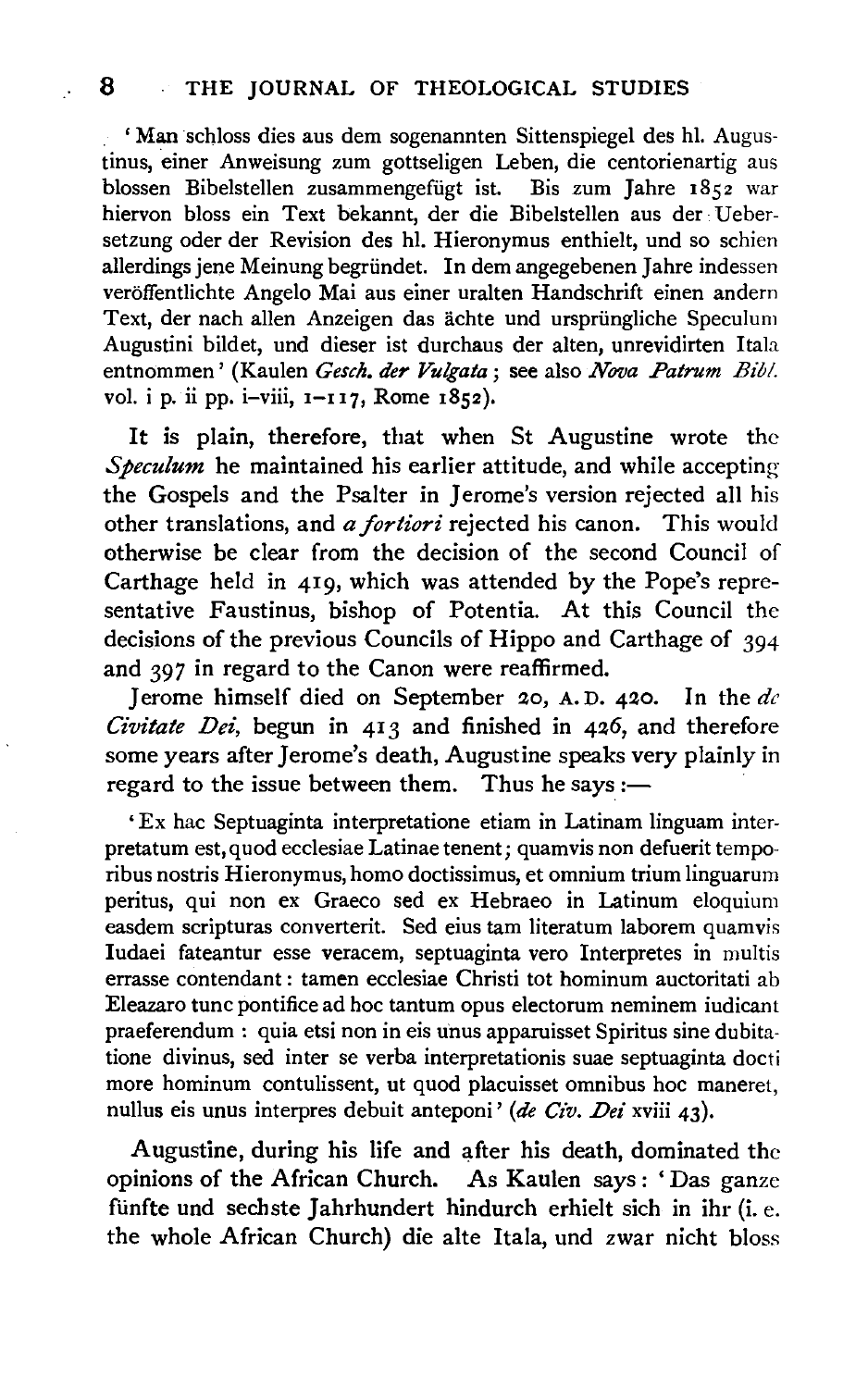beim kirchlichen Gebrauch, sondern auch im literarischen Verkehr' *(op. cit.Igi).* Hody long ago pointed this out, quoting the African writers in proof of it; viz. Marius Mercator, a layman and a considerable writer, who was in Rome in  $417-418$ , and apparently outlived the Council of Chalcedon ; Cerealis Afer, bishop of Castellum in Numidia, who wrote a work *adv. Maximinum,* and flourished about the year 485 ; Victor Vitensis, who flourished in the latter half of the fifth century; and Facundus, bishop of Hermiana in the province of Byzacene, who died after 571.

The only exception that I can find to the consistent use of the earlier Latin version by the Latin Church of Africa is Licinianus of Carthage, who in two letters written in 584 uses Jerome. For Gen. ii *7* see Migne *P.L.* lxxii 693.

More remotely connected with our subject than the names previously cited, is Junilius, the famous scholar of Theodore of Mopsuestia, who was always treated as an African bishop until Kihn, in *Theodor von Mopsuestia und Junilius Afrikanus als Exegeten* published in 188o, shewed that he was not even an ecclesiastic. He apparently died about 551. He fills an interesting place in the history of the Western Canon. In his quotations he follows the Old Latin. What makes his Biblical theory remarkable is the fact that he follows, in part at least, the Canon of his master Theodore of Mopsuestia. His list of books is contained in the *Instituta regularia divinae legis* lib. i cap. 2. The books are thus classified  $:$ 

## OLD TESTAMENT.

Libri perfectae auctoritatis :

Historia:

Genesis, Exodus, Leviticus, Numeri, Deuteronomium, Iesu Nave, Iudicum, Ruth, Regn. i-iv.

Prophetia:

Psalmorum, Osee, Esaiae, Ioel, Amos, Abdiae, Ionae, Michaeae, Naum, Habacuc, Sophoniae, Hieremiae, Ezechiel, Daniel, Aggaei, Zachariae, Malachiae.<sup>1</sup>

Proverbia:

Salomonis proverbiorum, Iesu filii Sirach.

<sup>1</sup> These books, says Dr Salmon, are arranged in what is evidently a chronological order and not in the order usually adopted.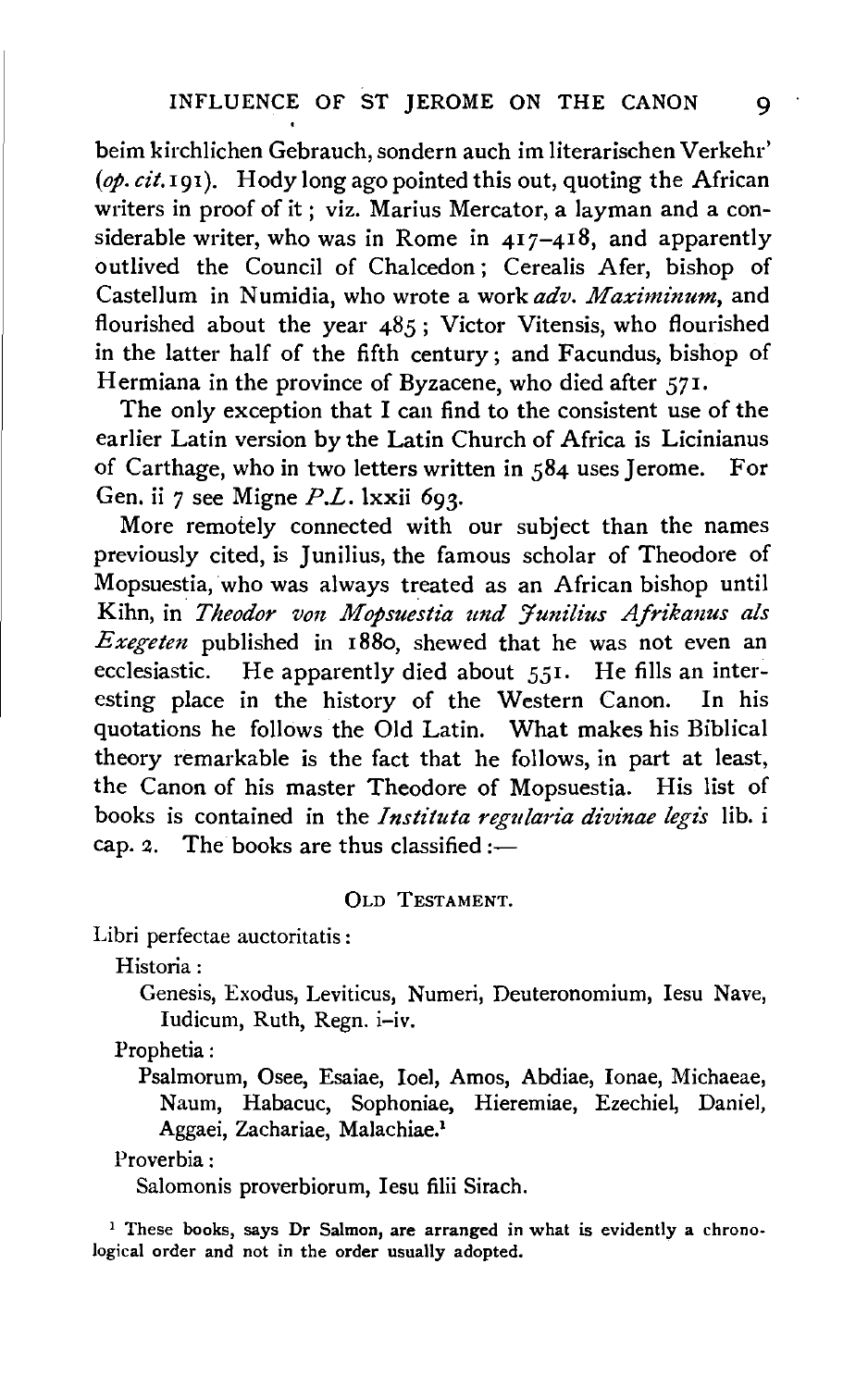Simplex doctrina : Ecclesiastes.

Libri mediae auctoritatis, quos Plures ad Canonicos adiungunt :

Paralip. 2, Iob, Esdrae 1, Iudith, Hester, Maccab. 2. Hi libri non inter Canonicas Scripturas currunt, quoniam apud Hebraeos quoque super hac differentia recipiebantur sicut Hieronymus caeterique testantur.<sup>1</sup>

Libri quos *quidam* ad Canonicos adiungunt : Sapientia. Cantica Canticorum.<sup>2</sup>

NEW TESTAMENT.

Historia:

Libri perfectae auctoritatis :

Evang. iv, Act. Ap.

Simplex doctrina :

Pauli Ep. 14, Petri ad Gentes 1, Ioannis Ep. 1.

Libri mediae auctoritatis :

Iacobi Ep. Petri 2da<sup>3</sup> }a quamplurimis caeteris adiunctae.<br>Iude, Ioannis 2 et 3 }<sup>a</sup> quamplurimis caeteris adiunctae.

Apocalypsis, de qua apud Orientales admodum dubitatur.

The important fact in regard to the Canon just reported, which was doubtless of Syrian origin, is the note in which Junilius asserts that the two Books of Chronicles and Job were not accepted as canonical either by the Jews or by Jerome, which it is not possible to explain.

Having traced the history of the Canon in Africa during and after the time of Jerome, let us now turn to Gaul. There Jerome had several personal friends and correspondents and was widely known and esteemed ; but the main influence in spreading his text and teaching we cannot doubt was the famous monastery of Lerins. We can hardly doubt also that its general introduction into Gaul and its rapid adoption there were due to that very remarkable person Cassian, the father of Western monachism. He was born between A. D. *350* and 360, where, it is not certainly

1 Neither Baruch nor Lamentations is mentioned in this list; they were doubtless included in Jeremiah. Tobit has also been excluded, doubtless by mistake, since it is quoted later on in the book.<br><sup>2</sup> Dr Salmon notes that the low place assigned by Junilius to the Song of

Solomon and the book of Job is in accordance with the estimate of these books formed by Theodore of Mopsuestia.<br>3 Junilius, says Salmon, quotes as Peter's the passage from his second epistle,

which book he puts into the doubtful class.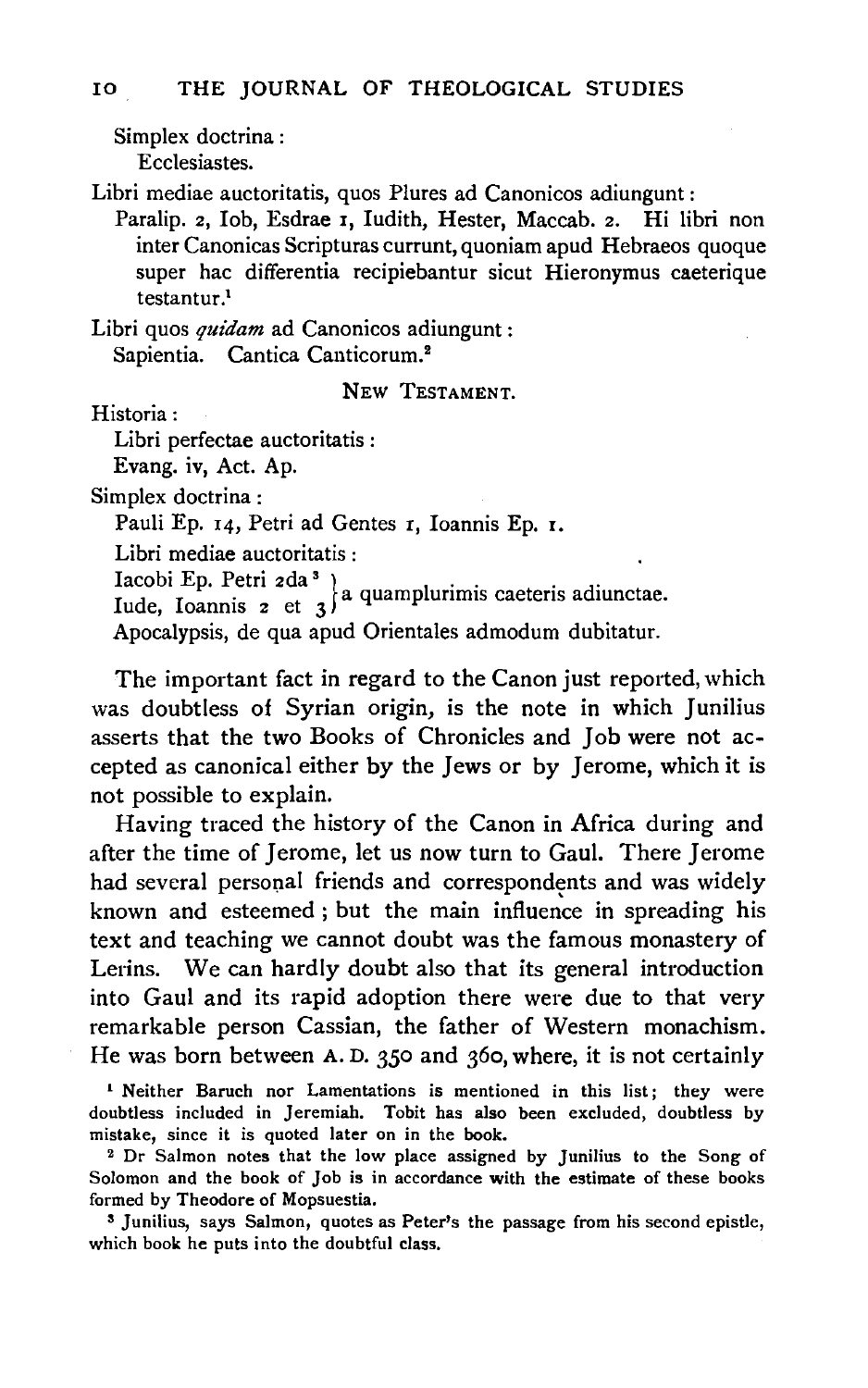known, but probably in the West, as his language was Latin; but he lived for some years with the anchorites of the Nitrian desert, and then at Bethlehem. In *405* he was at Constantinople, whence the same year he went to Rome. Here he probably stayed till 407, when he possibly paid another visit to the East and then went to Massilia in Southern Gaul, then famous for its culture, where he founded two monasteries, for men and women respectively, over one of which he apparently presided as abbot. Tillemont says that many monasteries owed their origin to him in that part of Gaul. He died when very old between 440 and 450 (Smith *Dictionary of Christian Biography* sub voce ' Cassianus'). He was the author of works on the monastic and eremitic life, and on the Nestorian heresy. His long career in the East, and notably in Palestine, no doubt made him familiar with the writings of his great contemporary Jerome, and we are not surprised to find him in his famous *Collationes* offering his commendation of Jerome's Biblical version. Thus he writes  $:$ 

'Si in sanctis suis non confidit, et in angelis suis reperit pravitatem (lob xv) sive *ut emendatior translatio* habet: Ecce inter sanctos eius nemo immutabilis, et coeli non sunt mundi in conspectu eius.'

In his quotations, however, Kaulen says he used the old translation, and he gives as a sample Proverbs xii 16 (Migne xlx 1041).

Among the monasteries, the foundation of which was due to Cassian, was that of Lerins, the first abbot of which was St Honoratus, who became bishop of Aries and died on January 14 or 15, 429. Hilary (401-449) succeeded Honoratus, both as abbot of Lerins and as bishop of Aries. · A contemporary of his, Eucherius, was born at the end of the fourth century. went to Lerins in 410, became bishop of Lyons in 429, and died between 449 and *455·* In his work entitled *Liber formularum spiritualls inte!Ngmtiae,* he cites the Psalms and the book of Job *according to the Hebrew,* and doubtless from Jerome. In his *Instructionum libri duo ad Salonium filium* i 1 (Migne P. L.  $1775B$ ) we are told:-

'Etymologia, quae hie in Latino non sonat, in Hebraeo sermone servatur. Vir enim vocatur *is* et mulier *issa.* Quod animadvertitur pulcherrime *recms* custodisse *translatio* divina, dicens : Haec vocabitur virago quia ex viro sumpta est.'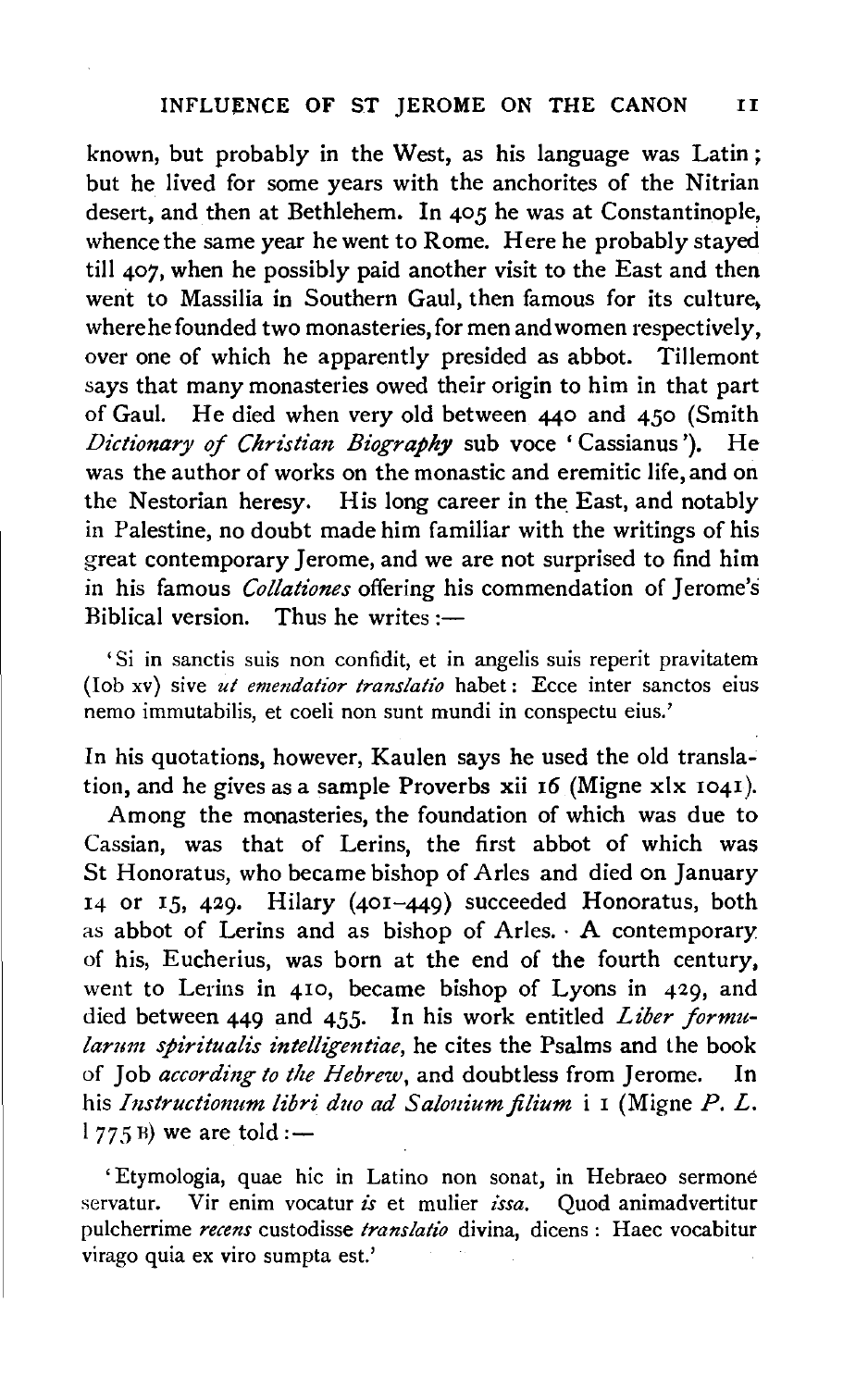Again:

'Quid est quod in annis Mathusalem quatuordecim anni per diligentem supputationem ultra diluvium deprehenduntur, cum octo tantum animae in area fuisse referantur? Resp. Error in numero est : quippe cum *in Hebraeorum libris* ita legatur, ut intra diluvii tempus hie quatuordecim annorum numerus expleatur' *(ib.* 777 A).

In the Psalms  $:=$ 

'Sciendum est tamen *melius* et secundum *Hebraeum verius* dici,' &c. *(ib.* 791 D).

In book ii of the same work: $-$ 

'Quorum nominum vocabula, ad haec quae obscuriora sunt in translatione veteri habentur. Haec vero quae lucidiora apparent, *novae translationis* textu continentur' (Hody *De Bibliorum textibus originalibus* pp. 397 sq.).

Kaulen names among his quotations from Jerome's translation in the *de Gubern. Dei,* Proverbs xi 22, Jer. xliv 22. Eucherius apparently used both versions indifferently. A more remarkable thing about him is that he not only followed Jerome's text but also the Hebrew Canon. For in his *quaestiones* on the Old Testament, in *Instruction.* i I, he treats only of the Pentateuch, Job, Kings, Micah, Isaiah, Ezekiel, Chronicles, Psalms, Proverbs, Ecclesiastes, and Canticles: a list which, while it omits much besides, is yet significant in its omission of all the so-called Apocrypha.

Salonius, the son of Eucherius, born while the latter was still a layman, was the pupil of Salvian, under whom he was taught at Lerins. He is supposed to have died before 47 *5* (see Dr Stokes in Smith's *Dictionary of Christian Biography* iv *579).* In his work entitled *Expositio mystica in Parabolas Salomonis et Ecclesiasten* he follows Jerome's version in his quotations. Kaulen specially quotes Job xxvi *5* as a sample.

St Vincent of Lerins, who probably died about 450, wrote a very famous work entitled Adversus profanas omnium novitates Haere*ticorum Commonitorium.* In this work, which was published in 434, Jerome's translation is used (see Kaulen, followed by White in Hastings's Dictionary). Kaulen mentions, as proving the fact, a quotation from Deuteronomy xiii 1 (Migne 1 *65o).* Dom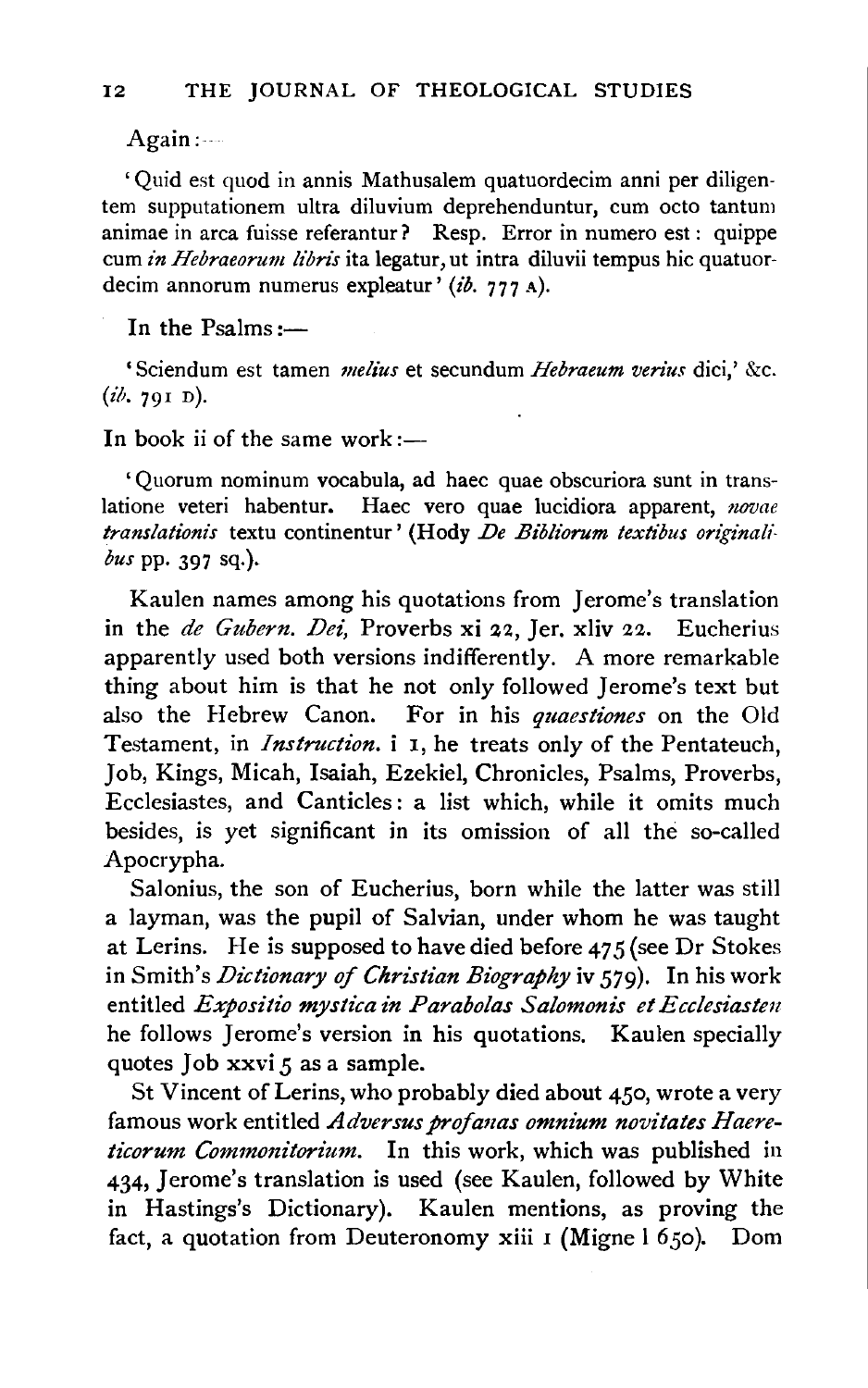Chapman points out, however, that in the Gospels he uses a mixed text (see *Vulgate Gospels* 166-167).

Prosper of Aquitaine, who was born about 393, took up. his. residence at Marseilles about 4z6-429. There he became a monk and there he lived till the year 440, when he returned to Rome with Pope Leo the First and apparently died there some time after A. D. 463. He was a great admirer of Jerome, and, doubtless, of his works. Thus we find him writing in his Chronicle, sub an.  $386:$ 

'Hoc tempore Hieronymus Presbyter in Bethleem toto iam mundo clarus habitabat, egregio ingenio et studio universali Ecclesiae serviens.'

While in his poem *de lngratis,* as Hody *(op. cit.* p. 397) reminds us, he thus speaks of him  $:$ 

> ' Tunc etiam Bethlei praeclari nominis hospes, Hebraeo simul et Graio, Latioque venustus Eloquio, morum exemplar, mundique magister Hieronymus libris valde excellentibus hostem Dissecuit.'

Kaulen gives a quotation from Job xix *zs* (see Migne 1i 256) as an example of his use of Jerome's version.

Arnobius, also a Gaulish prelate who flourished in the middle of the fifth century and wrote a commentary on the Psalms about the year 460, in commenting on the title of Psalm  $ixi$ 

' In finem Psalmus David Canticum Aggaei, Hieremiae et Ezechielis de verbo peregrinationis, et de populo transmigrationis, cum inciperent proficisci '-

claims that the three prophets' names which do not occur in the Hebrew were added by Esdras, whom by implication he dates after the Seventy. He says: $\rightarrow$ 

' In Hebraeo non habet nee Hieremiam nee Aggaeum, nisi solum David. Sed Hesdra habens charitatem eorum, voluit eos memorare, asserens istum Psalmum David cecinisse eos in prophetationis suae initio.'

Thus again commenting on the title of Psalm cxi, which in the LXX is 'Alleluia reversionis Aggaei et Zachariae', he says: $-$ 

' Vir Dei Hesdra propheta, cum recapitularet omnem Legem, Dei nutu quaedam adiunxit. Unde etiam Aggaeo et Zachariae istum titulum consecravit' (Hody *op.* cif. pp. 397 sq.).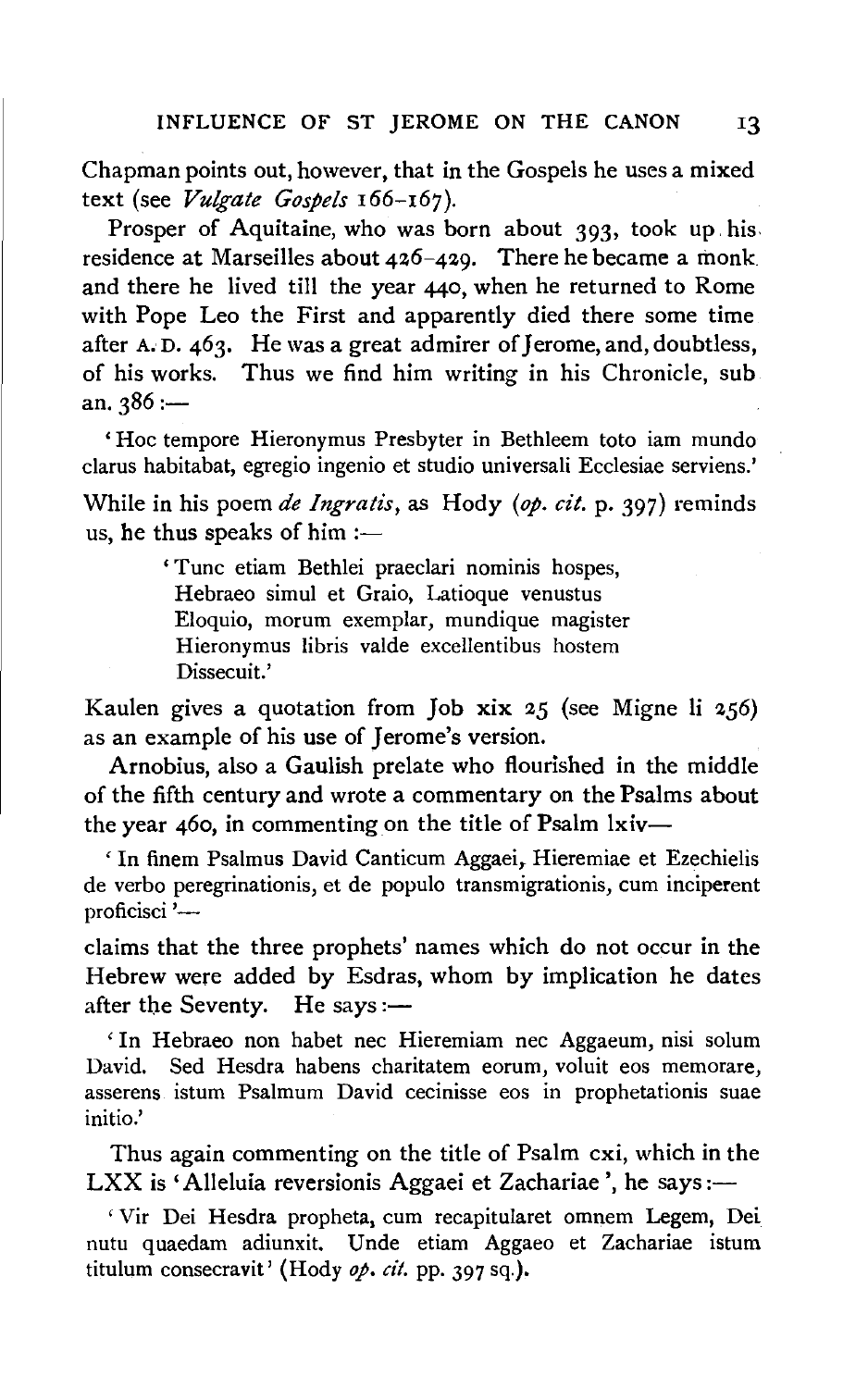Some time during the fifth century there flourished at Aries a rhetorician named Julianus Pomerius, a Moor by birth. In the de Vita contemplativa he uses Jerome's text. Kaulen quotes Ezekiel xxxiv 1 ff from Migne lix 436 as a sample.

Claudianus Mamertus, a native of Gaul and brother of another Mamertus, archbishop of Vienne, with whom he has been confounded by Hody, was a famous literary personage of the fifth century. He lived at Vienne as a priest and was a friend of Sidonius Apollinaris, who on his death in 474 wrote his epitaph. In his work *de Statu Animae* he follows Jerome's version.

Faustus, known as Faustus Regiensis or Rhegensis, i.e. of Riez in Provence, was born at the close of the fourth century. He entered the monastery of Lerins about 426, where he became a great student of Scripture and where he was elected abbot in 432 or 433, and eventually he became bishop of Riez. About 481 he was banished from his see, apparently by the Arians, who had become supreme, and he lived on at least till A. D. 492. He also was a friend of Sidonius Apollinaris. He wrote a *Sermo ad Monachos,* in which, as in his work *de Libero Arbitrio,* he followed Jerome's version. For an example, see Migne lviii 812. Dom Chapman shews in regard to the Gospels that, while in the three Synoptics he used a mixed text, in St John he entirely follows the Old Latin.

Salvian of Marseilles,  $400-481$ , is apostrophized by Hilary of Aries in 429 as *the most blessed man Salvianus the presbyter,* and in his old age he was called *Episcoporum magister.* According to Hody, in his work *de Gubenzatione Dei,* he follows entirely, or almost entirely, Jerome's version. In his book *adversus Avaritiam*  he follows the Old Latin. In his fourth epistle he uses *cucurbita*  instead of *hedera*, in Jonah, as against Jerome.

Avitus, son of Hesychius, archbishop of Vienne, who was a person of senatorial rank, succeeded his father as archbishop in A.D. 490. He died on Feb. 5, A.D. 517. Several of his works are extant. M. Berger says of his Bible references:-

'A !'exception du livre de Baruch et d'une seule citation d'Esale [ii 3, 4 in  $Ep$ . xxii] les prophètes paraissent toujours cités par saint Avit d'après la Vulgate. Les livres des Rois et celui de Job, au contraire, ainsi que le Psautier, suivent l'ancienne version, tandis que le Pentateuque et les Proverbes sont cités alternativement d'après l'un et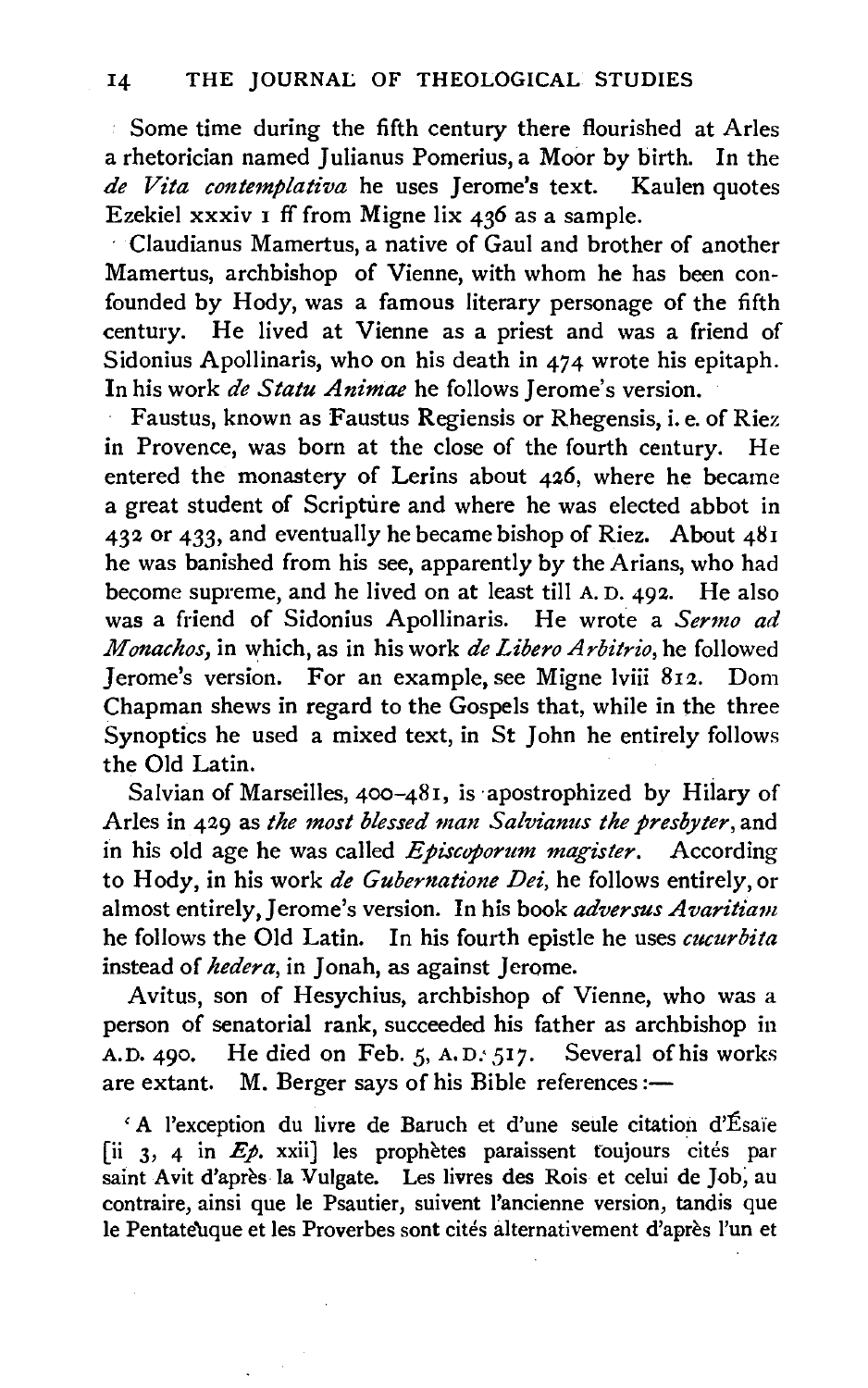l'autre texte. Dans la Genèse et dans les Proverbes, nous constatons des rapprochements remarquables avec un texte absolument gaulois, le livre anonyme cité, cents ans auparavant, par Prosper d'Aquitaine.'

In the New Testament, on the other hand, says M. Berger, there is not a single citation from the Vulgate (i. e. from Jerome's version). He explains this by the fact that the new version of the New Testament was not very superior to the old, and fewer changes had been made in it than in the Old Testament, with the result that the older translation remained longer in use.

Caesarius of Arles,  $470 - 542$ , uses the new translation in his prayers and letters. Kaulen quotes samples, two in Job xl *6* and Numbers vi 23; see Migne lxvii 1126.

St Germanus of Paris, who died in 576, uses the new version in his exposition of the Gallican Liturgy. Kaulen gives as a sample Numbers vi 2 *3* ; see Migne lxxii 94.

Ennodius was of Gallic origin and born at Aries in 473 and died in 521. In his letters and smaller works he quotes from Jerome: an example from Isaiah li 7 is quoted by Kaulen (Migne lxiii 195).

Eleutherius was born at Tournai about the middle of the fifth century and died in  $531$  or  $532$ . In his sermons he quotes Jerome's version. Kaulen refers to Isaiah ix 7 from Migne lxv 92 as an example.

As to the Councils held in Gaul, we find, according to Hody, p. 401, that only the ltala is used in the Acts of that of Orange held in 529; while in the Council of Tours held in 567 Jerome's version is employed.

In regard to the Gallican Liturgy Kaulen says :-

'Die gallicanische Liturgic, von deren biblischen Bestandtheilen uns nur Handschriften aus dem 7· und 8. Jahrhundert vorliegen, zeigt die spatere Uebersetzung, jedoch in einer Gestalt, welche auf den gleichzeitigen Gebrauch der ältern schliessen lässt' (op. cit. 200; see also Mabillon *de Liturgia Gallicana* iii, Paris 1785, and *Sacramentarium Gallicanum* in Muratori *Mus. Ita!.* i, and Migne lxxii).

If we turn to Spain the Synod of Seville held in 590 issued the new version. It had been employed there, however, some fifty years earlier by Justus of Urgel in a commentary on Canticles; see Migne lxvii.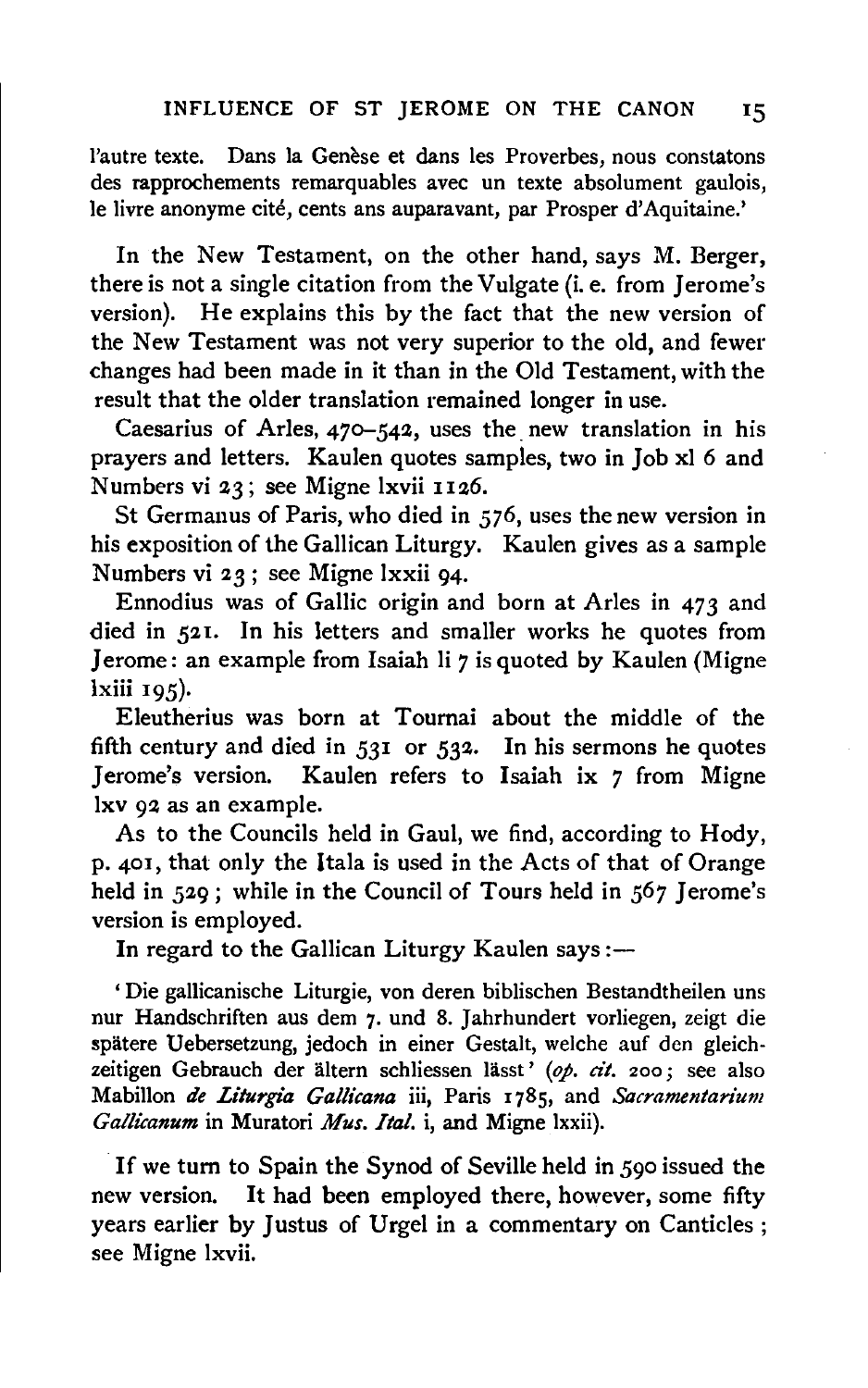Both the old and the new Latin versions are found in the Mozarabic rite. In the Missal there are several lections of Epistles and Gospels from Jerome's version; the introits and offertories come from the old version. The psalter used was the *Psalterium Vetus.* Similarly in the Breviary, while the Psalter shews no signs of Jerome's handiwork, the case is different with \ the Canticles. As Kaulen says: $-$ 

' Die gedachten *cantica* dagegen sind auffallender Weise dem spätern Texte des Alten wie des Neuen Testaments entnommen. Vermutlich ist ihre Zusammenstellung zu bequemerem Gebrauch erst spater geschehen, als nur noch Exemplare der hieronymianischen Bibel in Umlauf waren ; denn die nämlichen *cantica* sind da, wo sie den Officien an der zugehörigen Stelle eingerichtet stehen, meist nach dem Texte der Itala gegeben. Was sonst noch biblischen Ursprungs im Brevier ist, stammt ebenfalls aus der Itala' (Kaulen, pp. 199 sq.).

It is plain, therefore, that during the sixth century and until the Arians dominated Southern Gaul, the Gaulish and Spanish churches very largely used Jerome's version of the Latin Bible.

We have very little evidence that Jerome's version was used in the fifth century in Italy. The only author known to me who quotes it is 'Sedulius, a poet who wrote in the middle of the century, and refers to Jerome in laudatory terms, and was himself afterwards praised by Pope Gelasius. He uses Jerome's version in his *Carmen Paschale.* 

In Italy the use of Jerome's version spread slowly. In regard to the popes I will quote a paragraph from  $k$  aulen, adding in each instance, in brackets, a specimen sample of the quotation. He  $s$ ays: $-$ 

'Leo der Grosse (440-461) braucht zwar die Uebersetzung des hl. Hieronymus eben so oft, jedoch bedient er sich der Itala (Gen. xlix 10 from Migne liv 250). Auch der hi. Hilarus (46I-468) citirt, wie es scheint, nach der erstern (Lev. xxi 13: Thiel *Epist. Rom. Pontiff.* I867, p. I68), Felix Ill (483-492) (Gen. iv 7: Thiel *ib.* 269) und Gelasius I ( $492-496$ ) (Jonah iii  $4$ : Thiel *ib.* 306) nach der letztern. Anastasius II (496-497) fiihrt das Alte Testament nach der Itala, das Neue nach der Revision des hi. Hieronymus an (I Kings xvi 7; Romans xiv 13: Thiel *ib.* 617); Symmachus dagegen (498-514) gebraucht bloss die alte Uebersetzung (Ezech. xviii 20; Rom. xii I9: see Thiel *ib.* 614, 711) und auch von Hormisdas (514-523) ist dies das Wahrscheinlichere (Psalms cxxvi I : Thiel ib. 878). Die Itala brauchen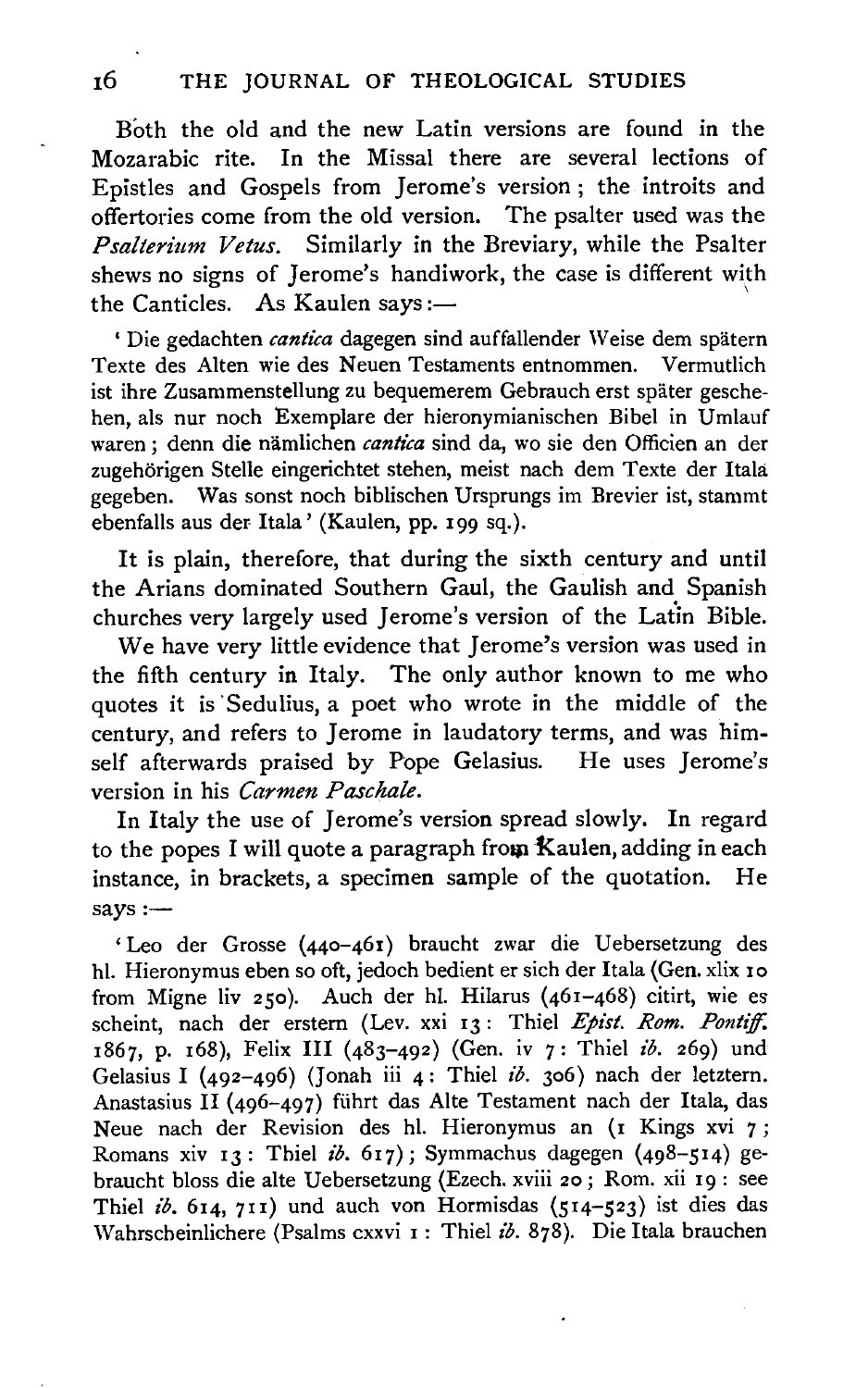ferner Bonifacius II (530-532) (Proverbs xix 14: Migne lxv 33), Johannes II (533–535) (Proverbs viii 15: Migne lxvi 17) und Agapetus (535-536) (Proverbs xxi 13: Migne lxvi 46). Vigilius citirt eine Stelle des Buches Exodus nach dem hl. Hieronymus (Ez. xxiv 14 : Migne lxix 59). Pelagius I aber (sos-s6o) fiihrt noch einmal eine Stelle aus den Sprichwortem nach der Itala an (Proverbs xviii 3: Migne lxix 413). Die folgenden Päpste Johannes III (560-573) (Gen. xxxi 38: Migne lxxii r6), Benedict I (574-578) (Gen. ii. 24: Migne lxxii 683) und Pelagius II (578-590) (Job xci 26: Migne lxxii 740) halten sich einzig an die hieronymianische Uebertragung' (Kaulen *op. dt.* 201 sq.).

In regard to the ritual books at this time Kaulen says: $-$ 

' Im Allgemeinen lasst sich bei ihnen die Beobachtung machen, dass die Lesestiicke, welche die Gemeinde zumeist angingen, aus der hieronymianischen Uebersetzung stammen, wahrend die vom Clerus zu verrichtenden Gebete, sowie die vom Chor vorzutragenden Gesangstiicke auf dem herkommlichen altem Texte fussen' *(ib.* 199).

Again he says  $=$ 

' Der ambrosianische Ritus hat das, was aus den Psalmen stammt, nach dem *Psalterium Romanum,* die Lesestiicke vom hl. Hieronymus, alles andere aus der Itala. Ueber die römische Liturgie lässt sich nicht so genau Aufschluss geben, weil die Lectionarien der fraglichen Zeit verloren gegangen sind<sup>1</sup> und die einzig uns erhaltenen Sacramentarien keine biblischen Bestandtheile haben. Nur die alteste Urkunde, das sogenannte *Sacramentarium Leonianum,* das aus dem Ende des fiinften Jahrhunderts stammt, hat Bibelstellen nach der Itala angewandt.'

Kaulen cites in this behalf some quotations of Muratori, *de Rebus Liturgicis,* viz. Isaiah vii 14, Job xii 24, 2 Thess. iii 6, 1 Tim. iii I (Kaulen *op. cit.* 199-201).

In regard to individual Italians, John the Deacon, whose date is uncertain, in a letter printed by Migne uses Jerome's text: Kaulen cites Job xxvii 2-4 from Migne lix 402. Saint Faustinus in one of his homilies cites Jonah iii 4 (see Migne lix 409) from Jerome's version. It is not quite certain that this last writer was an Italian or lived in Italy.

The deacon Paschasius, who flourished at the beginning of the sixth century, in his work *de Spiritu Sancto,* uses Jerome's version. Kaulen quotes as an example Isaiah xliv 24 from Migne lxxii 12.

t Der sogen. *Comes* oder *Lectionarius Romanus* mag immerhin vom hl. Hieronymus herrühren, stammt aber in seiner jetzigen Gestalt aus späterer Ueberarbeitung.

VOL. XIII. C